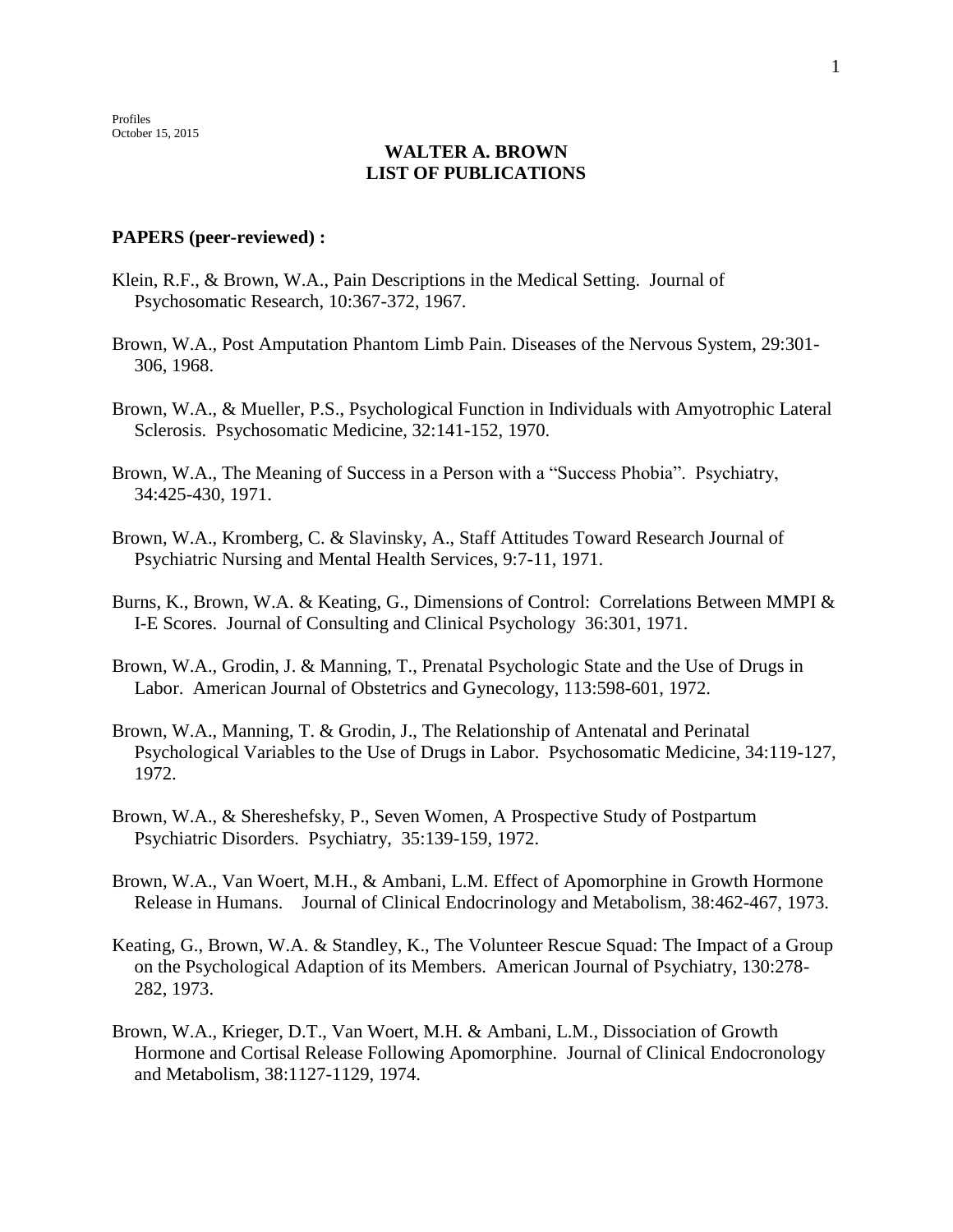- Brown, W.A., Drawbaugh, R., Gianutsos, G., Lal, H. & Brown, G., Effects of Apomorphine on Serum Prolactin Level in the Male Rat. Research Communications in Chemical Pathology and Pharmacology, 11:671-674, l975.
- Brown, W.A. & Heninger, G., Cortisol, Growth Hormone, Free Fatty Acids and Experimentally Evoked Affective Arousal. American Journal of Psychiatry, 132:1172-1176, 1975.
- Brown, W.A., & Heninger, G., Stress-Induced Growth Hormone Release: Psychologic and Physiologic: Correlates. Psychosomatic Medicine, 38:145-147, 1976.
- Brown, W.A., & Jacobson, E.M., Consultation Liaison Psychiatry-Current Responsibilities. American Journal of Psychiatry, 133:326-328, 1976.
- Brown, W.A., & Williams, B.W., Methylphenidate Increases Serum Growth Hormone Concentrations. Journal of Clinical Endocrinology and Metabolism, 43:937-939, 1976.
- Brown, W.A., Psychologic and Neuroendocrine Response to Methylphenidate. Archives of General Psychiatry, 34:1103-1108, 1977.
- Brown, W.A., Corriveau, D.P. & Monti, P.M., Anger Arousal Following a Motion Picture: A Methodologic Note. American Journal of Psychiatry, 134:930-931, 1977.
- Corriveau, D.P., Brown, W.A., & Monti, P.M., Orthogonal Components of Reported Sexual Activity in Man, Psychological Reports, 41:57-58, 1977.
- Lal, H. Brown, W.A., Drawbaugh, R.. Hynes, M. & Brown, G., Enhanced Prolactin Inhibition Following Chronic Treatment with Haloperidol and Morphine. Life Sciences, 20:101-106, 1977.
- Monti, P.M., Brown, W.A. & Corriveau, D.P., Testosterone and Components of Aggressive and Sexual Behavior in Man. American Journal of Psychiatry, 134:692-694, 1977.
- Brown, W.A., Monti, P.M. & Corriveau, D.P., Serum Testosterone and Sexual Activity and Interest in Men. Archives of Sexual Behavior, 7:97-103, 1978.
- Brown, W.A., Corriveau, D.P., & Ebert, M.H., Acute Psychologic and Neuroendocrine Effects of Dextroamphetamine and Methylphenidate. Psychopharmacology, 58:189-195, 1978.
- Brown, W.A., Laughren, T.P. & Williams B., Neuroendocrine Correlates of Clinical Response During Withdrawal from Chlordiazepoxide. Communications in Psychopharmacology, 2:251-254, 1978.
- Laughren, T.P. & Brown, W.A., Effects of Thioridazine on Serum Testosterone. American Journal of Psychiatry, 35:982-984, 1978.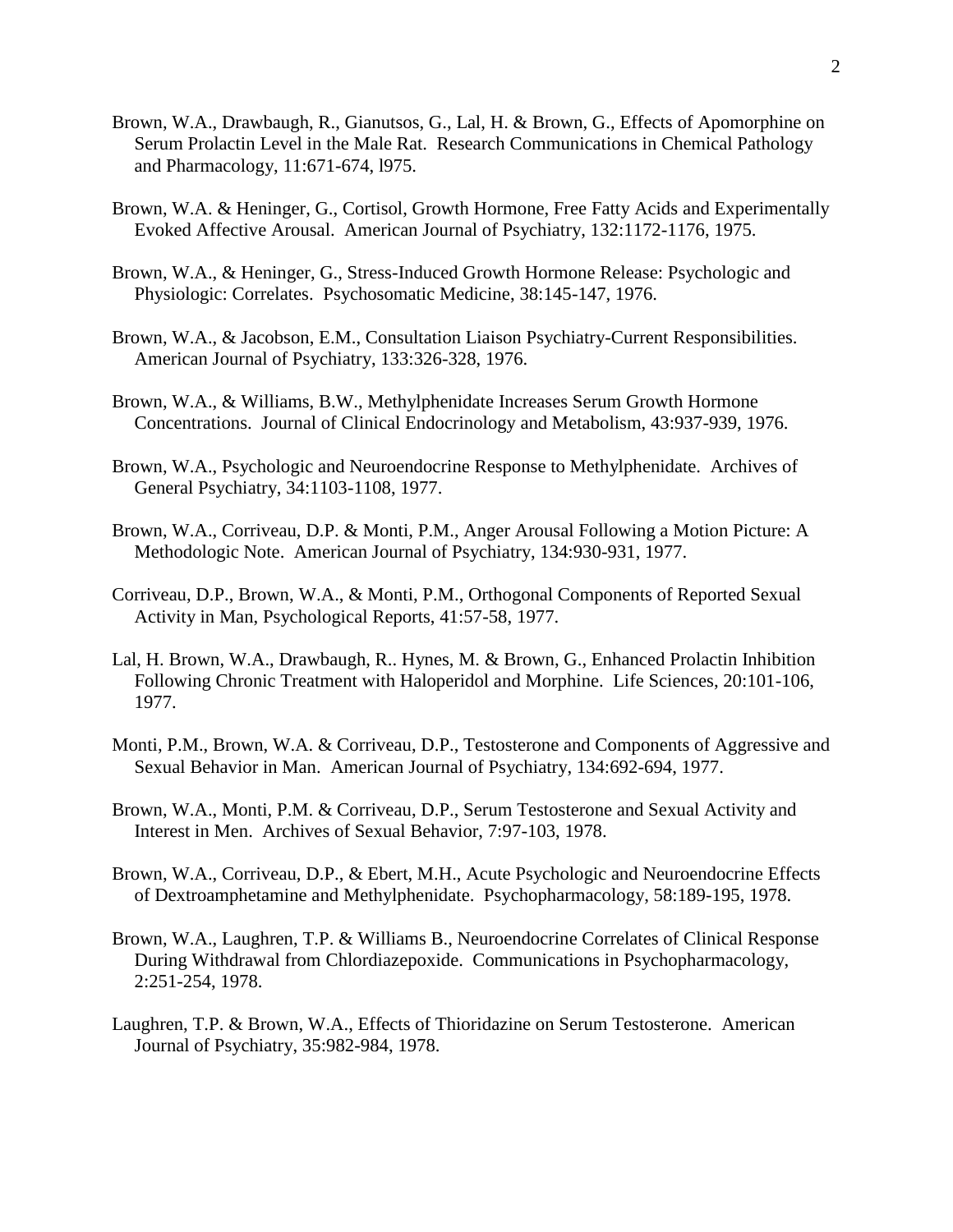- Mac vane, J., Lange, J., Brown, W., & Zayat, M., Psychological Functioning of Bipolar Manic Depressives in Remission. Archives of General Psychiatry, 35:1351-1354, 1978.
- Scaramella, T. & Brown, W.A., Serum Testosterone and Aggressiveness in Hockey Players. Psychosomatic Medicine, 40:262-265, 1978.
- Brown, W.A., Johnston, R. & Mayfield, D.G., The 24 Hour Dexamethasone Suppression Test in a Clinical Setting: Relationship to Diagnosis, Clinical State and Response to Treatment. American Journal of Psychiatry, 136:543-547, 1979.
- Brown, W.A., & Mueller, B., Alleviation of Manic Symptoms with Catecholamine Agonists. American Journal of Psychiatry, 136:230-231, 1979.
- Laughren, T.P., Brown, W.A., & Williams, B., Serum Prolactin and Clinical State During Neuroleptic Treatment and Withdrawal. American Journal of Psychiatry, 136:108-110, 1979.
- Williams, B.W. & Brown, W.A., Psychotropic Drugs do not Interfere with radioligand Assays for Prolactin, Cortisol, and Growth Hormone. Communications in Psychopharmacology, 3:359-662, 1979.
- Brown, W.A., Studies of Response to Dexamethasone in Psychiatric Patients, Psychophamacology Bulletin, 16:44, 1980.
- Brown, W.A., Haier, R.J. & Qualls, C.B., The Dexamethasone Suppression Test Identifies Subtypes of Depression Which Respond to Different Antidepressants. The Lancet, 928, 1980 (letter).
- Brown, W.A. & Laughren, T.P., Growth Hormone Release and the Tardive Dyskinesia of Neuroleptic Withdrawal. The Lancet, 259, 1980 (letter).
- Brown, W.A. & Shuey, I. Response to Dexamethasone and Subtype of Depression. Archives of General Psychiatry, 37:747-752, 1980.
- Lange, J.D., Brown, W.A., Wincze, J.P., & Zwicks, W., Serum Testosterone Concentration and Penile Tumescence Changes in Men. Hormones and Behavior, 14:267-270, 1980.
- Brown, W.A., Testosterone and Human Behavior. International Journal of Mental Health, 9:3-4; 45-66, 1981.
- Brown, W.A., The Dexamethasone Suppression Test: A Potential Tool in the Management of Depression. Behavioral Medicine**,** 22-28, September, 1981**.**
- Brown, W.A., The Dexametasone Suppression Test: Clinical Applications. Psychosomatics, 22:11, 1981.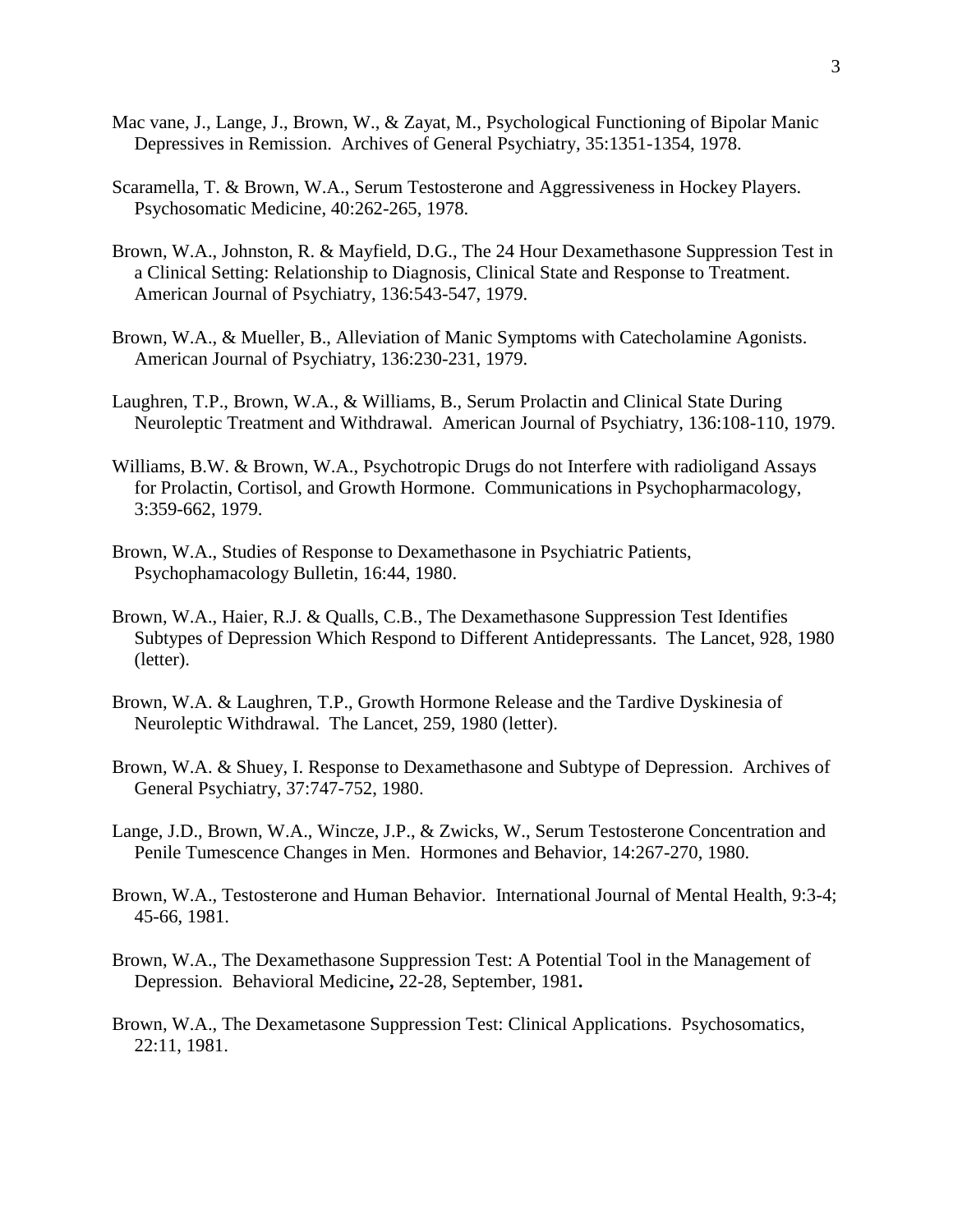- Brown, W.A., Haier, R.J., & Qualls, C.B., The Dexamethasone Suppression Test in the Identification of Subtypes of Depression Differentially Responsive to Antidepressants. Psychopharmacology Bulletin, 17:1, 1981.
- Brown, W.A. & Laughren, T.P., Low Serum Prolactin and Early Relapse Following Neuroleptic Withdrawal. American Journal of Psychiatry, 138:237-239, 1981.
- Brown, W.A., Laughren, T.P. & Williams, B.W., Differential Effects of Neuroleptic Agents on the Pituitary-Gonadal Axis in Men. Archives of General Psychiatry, 38:1270-1272, 1981.
- Brown, W.A., & Qualls, C.B., Pituitary-Adrenal Disinhibition in Depression Marker of a Depressive Subtype with Characteristic Clinical Features and Response to Treatment. Psychiatry Research, 4:115-128, 1981.
- Glazer, W.M., Moore, D.C., Bowers, M.B. & Brown, W.A., Serum Prolactin and Tardive Dyskinesia. American Journal of Psychiatry, 138 (11) :1493-1496, 1981.
- Parsons, J.A., Brown, W.A., & Sirota, A.D., Inappropriate Amputation Requests. Psychosomatics 22:9, 1981.
- Brown, W.A., Laughren, T.P., Chisholm, E., & Williams, B.W., Low Serum Neuroleptic Levels Predict Relapse in Schizophrenic Patients. Archives of General Psychiatry, 39 (9):998-1000, 1982.
- Brown, W.A., & Qualls, C.B., Pituitary-Adrenal Regulation over Multiple Depressive Episodes. Psychiatry Research, 7 (3):265-269, 1982.
- Brown, W.A., & Qualls, C.B. Pituitary-Adrenal Assessment in Identifying subtypes of Depression. Psychopharmacology Bulletin, 18 (3) :84-86, 1982.
- Bansal, S. & Brown, W.A., Cyproheptadine in Depression. The Lancet, 803, 1983 (letter).
- Brown, W.A., Prolactin Levels and Effects of Neuroleptics. Psychosomatics, 24, (6) :569-581, 1983.
- Brown, W.A., Daamen, M., D'Agostino, C., Dockery, E., Fournier, P., & Parsells, A., Cortisol Level Response to 1- and 2-mg Doses of Dexamethasone. American Journal of Psychiatry, 140 (5) :609-611, 1983.
- Brown, W.A., & Laughren, T.P., Serum Neuroleptic Levels in the Maintenance & Treatment of Schizophrenics. Psychopharmacology Bulletin**,** 19 (1) :76-78, 1983.
- Greenberg, J., Brown, W.A., Laughren, T.P., & Krantz, J., Neuroleptic Levels by Radioreceptor Assay and Clinical Response during Treatment of Acute Exacerbation of Schizophrenia-- Some Preliminary Findings. Psychopharmacology Bulletin, 19 (1) :74-76, 1983.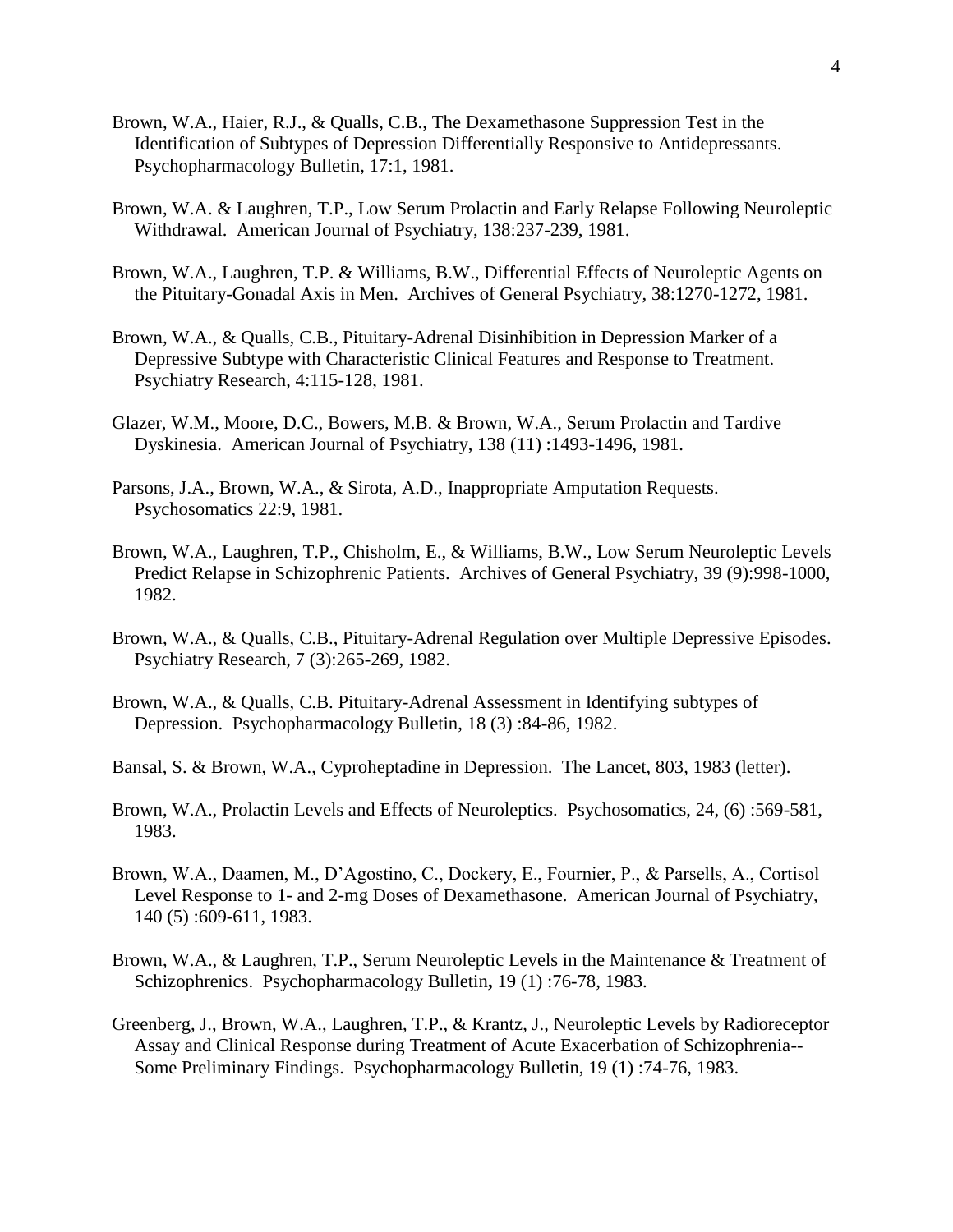- Brown, W.A., Keitner, G., Qualls, C., & Haier, R., The Dexamethasone Suppression Test and Pituitary-Adrenocortical Function. Archives of General Psychiatry, 42:121-123, 1985.
- Brown, W.A., & Silver, M., Serum Neuroleptic Levels and Clinical Outcome Schizophrenic Patients Treated with Fluphenazine Decanoate. Journal of Clinical Psychopharmacology, 5 (3) :143-147 1985.
- Keitner, G.I., Haier, R.J., Qualls, C.B., Brown, W.A. & McKendall, M. J., Diagnostic Heterogeneity and the DST in Consecutive Psychiatric Admissions.. Psychiatry Research, 14:215-223, 1985.
- Keitner, G.I., Brown, W.A., Qualls, C.B., Haier, R. J., & Barnes, K.T., results of the Dexamethasone Suppression Test in Psychiatric Patients with and without weight loss. American Journal of Psychiatry, 142:246-248, 1985.
- Krantz, D. & Brown, W.A., Dexamethasone Suppresses Beta-Endorphin in Human Psychoneuroendocrinology, 10 (2) :211-214, 1985.
- Pinto, R.P., Sirota, A.D. & Brown, W.A., Behavioral Instruction for a Patient's Relative to Increase Antihypertensive Compliance. Psychosomatics, 26:8, 1985.
- Brown, W.A., Arato, M. & Shrivastava, R., Pituitary-Adrenocortical Hyperfunction and Intolerance to Fluvoxamine, a Selective Serotonin Uptake Inhibitor. American Journal of Psychiatry, 143 (1):88-90, 1986.
- Brown, W.A., Haltzman, S.D., Fruzzetti, A., Keitner, G.I., Norman, W.,, & Miller, I., Consistency of Pituitary-Adrenocortical Function Across Multiple Psychiatric Hospitalizations. Psychiatry Research, 18:203-208, 1986.
- Faraone, S.V., Curran, J.C.., Laughren, T.P. & Brown, W.A., Neuroleptic Bioavailability, Psychosocial Factors and Clinical Status: A One-Year Study of Schizophrenic Outpatients after Dose Reduction. Psychiatry Research, 19:311-332, 1986
- Garfinkel, B.D., Brown, W.A., Klee, S.H., Braden, W., Beauchesne, H. & Shapiro, S.K., Neuroendocrine and Cognitive Responses to Amphetamine in Adolescents with a History of Attention Deficit Disorder. Journal of American Academy Child Psychiatry, 4:503-508, 1986.
- Brown, W.A., Shrivastava, R.K., & Arato, M., Pretreatment Pituitary-Adrenocorticol Status and Placebo Response in Depression. Pschopharmacology Bulletin, 23:155-159, 1987.
- Faraone, S.V., Brown, W.A., & Laughren, T.P., Serum Neuroleptic Levels, Prolactin and Relapse: A Two Year Study of Schizophrenic Outpatients Journal of Clinical Psychiatry, 48:151-154, 1987.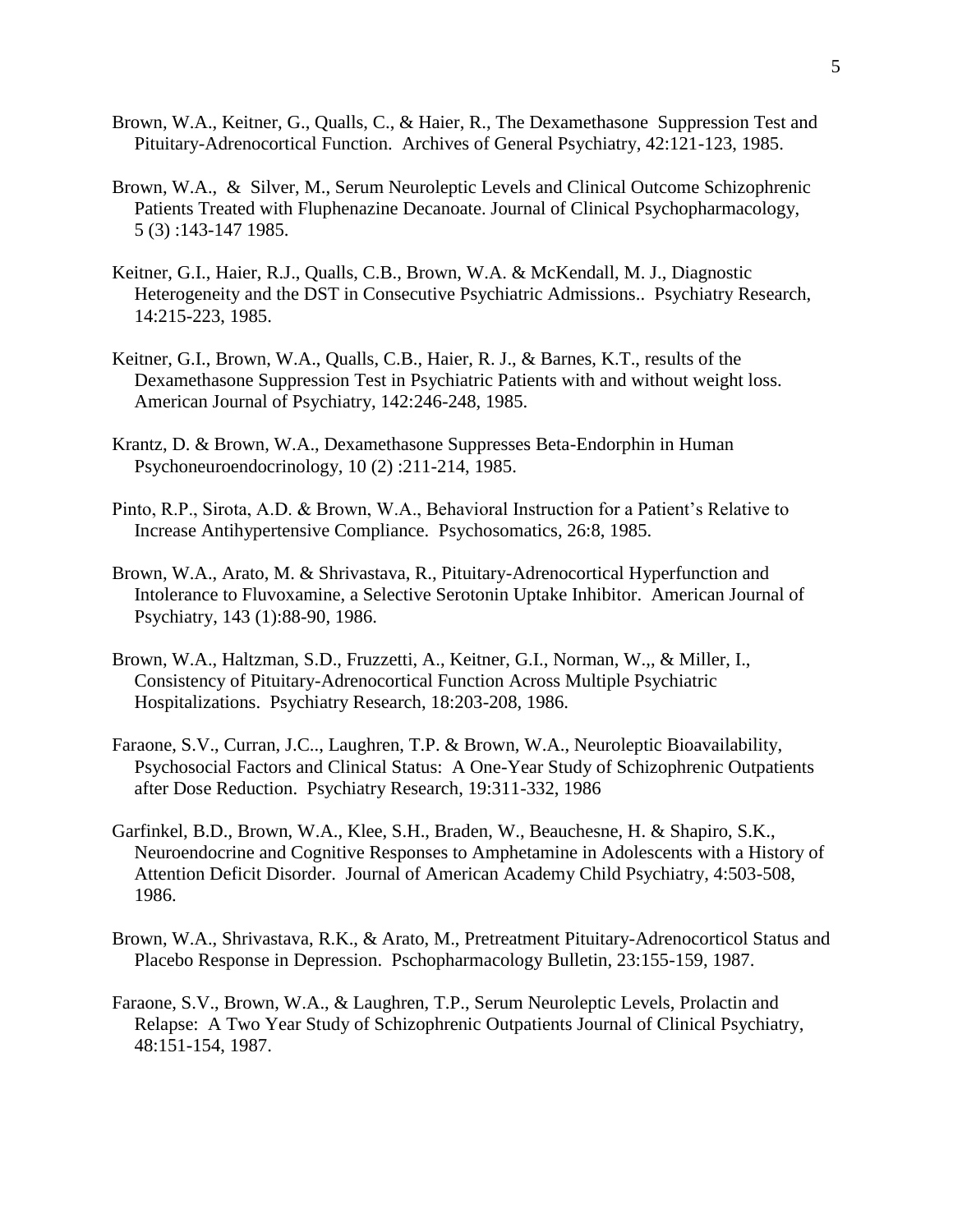- Leong, S.S., Brown, W.A., Acetylcholine and Affective Disorder. Journal Neural Transmission, 70:295-312, 1987.
- Rao, M.L., Brown, W.A., Stability of Serum Neuroleptic and Prolactin Concentrations During Short and Long-Term Treatment of Schizophrenic Patients. Psychopharmacology, 93:237- 242, 1987.
- Brown, W.A., Predictors of Placebo Response in Depression. Psychopharmacology Bulletin, 24:14-17, 1988.
- Brown, W.A., Dornseif, B.E., & Wernicke, S.F., Placebo Response in Depression: A Search for Predictors. Psychiatry Research, 26:259-264, 1988.
- Faraone, S.V., Cirelli, V., Curran, J.P., & Brown, W.A., Neuroleptic Dose Reduction for Schizophrenic Outpatients: A Three-Year Follow-Up. Hospital and Community Psychiatry, 39:1207-1208, 1988.
- Rao, M.L., Brown, W.A. & Wagner, R., Radioreceptor Assay and High Performance Liquid Chromatography Yield Similar results for Serum Thoridazine, and its Major metabolites. Therapeutic Drug Monitoring, 10 (02):184-187, 1988.
- Brown, W.A., Herz, L.R., response to Neuroleptic Drugs as a Device for Classifying Schizophrenia. Schizophrenia Bulletin, 15:123-129, 1989.
- Faraone, S.V., Young, A.S., Brown, W.A., Neuroleptic Nonresponse and Affective Symptoms: A to3 Year P5rospective Study of Schizophrenic Outpatients. Psychiatry Research, 28:315- 321, 1989.
- Faraone, S. V., Green, A. I., Brown, W.A., Yin, P., Tsuang, M. Clinical Effects of an 80% Neuroleptic Dose Reduction in Neuroleptic Refractory Psychotic Patients. Hospital and Community Psychiatry, 40:1193-1199, 1989.
- Keitner, G.I., Fruzetti, A., Miller, I.W., Norman, W.H., & Brown, W.A., The Effect of Anticonvulsants on the Dexamethasone Suppression Test. Canadian Journal of Psychiatry, 34:441-443, 1989.
- Young, A.S., Faraone, S.V., Brown, W.A., Correction of Serum Neuroleptic Activity for Blood to Brain Distribution: A Method that may Render Radioreceptor Assay results Comparable Between Neuroleptics. Journal of Clinical Psychopharmacology, 9:361-363, 1989.
- Green, A.I., Faraone, S.V., & Brown, W.A., Prolactin Shifts after Neuroleptic Withdrawal. Psychiatry Research, 32:213-219, 1990.
- Norman, W.H., Brown, W.A., Miller, I.W., Keitner, G.I.. Overolzer, J.C., The DST and Completed Suicide. Acta Psychiatrica Scandinavica, 81:120-125, 1990.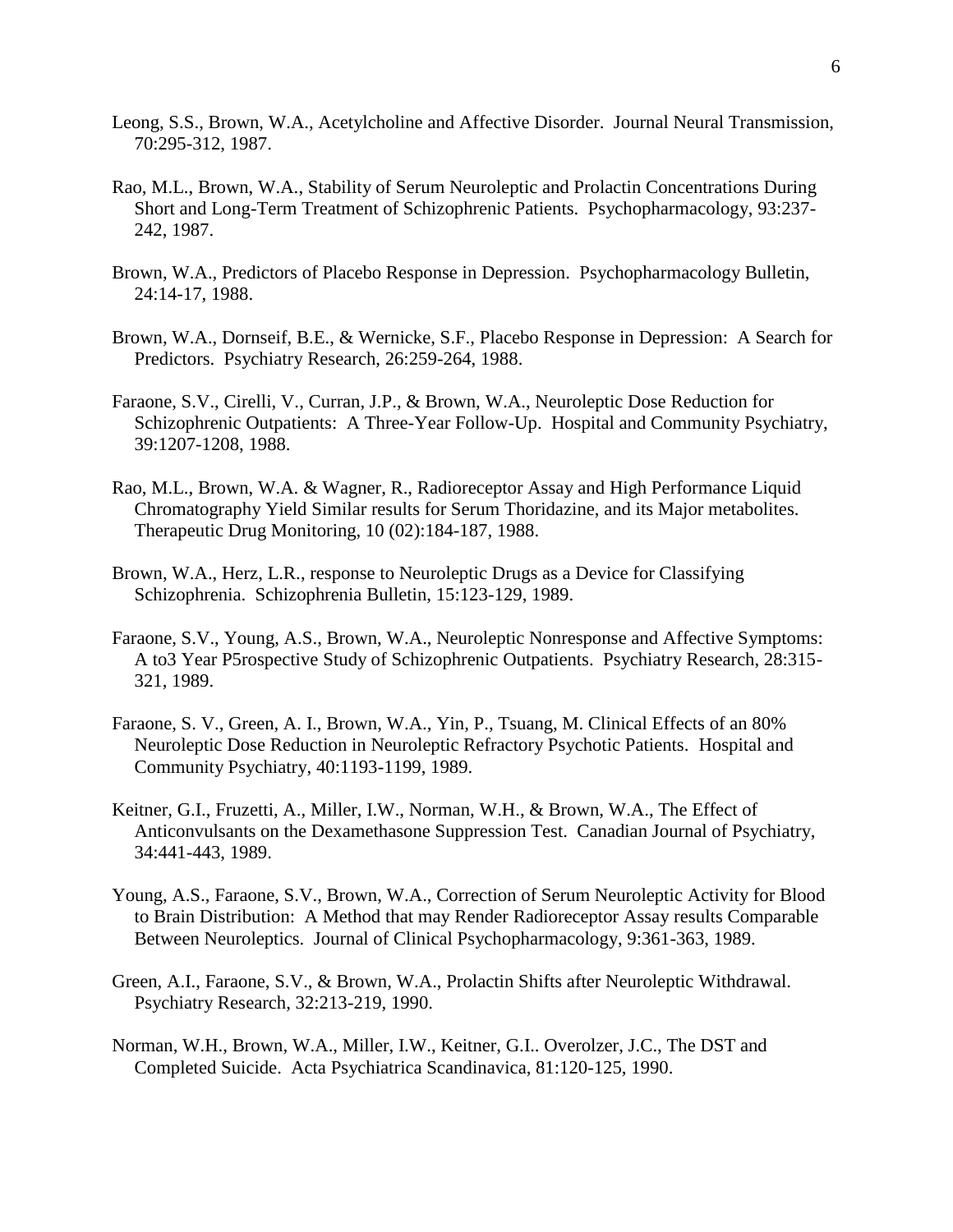- Stone, A.B., Pearlstein, T.B., Brown, W.A., Fluoxetine in the Treatment of Premenstrual Syndrome. Psychopharmacology Bulletin, 26:331-335, 1990.
- Khan A., Brown, W.A., Who Should Receive Antidepressants: Suggestions from Placebo Treatment. Psychopharmacology Bulletin, 27:271-274, 1991.
- Stone, A.B., Pearlstein, T.B., Brown, W.A., Fluoxetine in the Treatment of late Luteal Phase Dysphoric Disorder. Journal of Clinical Psychiatry, 52:290-293, 1991.
- Brown, W.A., Harrison W., Are Patients Who Are Intolerant to One SSRI Intolerant to Another? Psychopharmacology Bulletin, 28:253-256, 1992.
- Brown, W.A., Johnson, M.F., Chen, M.G., Clinical Features of Depressed Patients who Do and Do Not Improve with Placebo. Psychiatry Research, 41:203-214, 1992.
- Daamen, M., Brown, W.A., Single Dose Fluoxetine in the Management of PMS. Journal of Clinical Psychiatry, 53:210-211, 1992.
- Faraone, S.V., Simpson, J.C., Brown, W.A., Mathematical Models of Complex Dose-Response Relationships. Implications for Experimental Design in Psychopharmacologic Research. Statistics in Medicine, 11:685-702, 1992.
- Glazer, W.M., Friedhoff, L.T., Marder, S.R., Brown, W.A., The Determination of the Steady-State Pharmacokinetic Profile of Fluphenazine Decanoate by Gas Chromatography/Mass Spectrometry Detection. Schizophrenia Research,8:111-117, 1992.
- Keitner, G.I., Ryan, C.E., Kohn, R.K., Miller, I.W., Norman, W.H., Brown, W.A., Age and DST: Results from a Broad Unselected Patient Population. Psychiatry Research, 44:9-20, 1992.
- White, K., Kando, J., Park, T., Waternaux, C., Brown, W.A., Side Effects and the "Blindability" of Clinical Drug Trials, American Journal of Psychiatry, 149:1730-1731, 1992.
- Briggs. J., McBride, L., Hagino, O., Brow, W.A., & Bauer, M.S. Screening Depressives for Causative Medical Illness: The Example of Thyroid Function Testing, II: Hypothesis Testing in Ambulatory Depressives. J Depression, 1:220-224, 1993.
- Brown, W.A., Sirota, A.D., Niaura, R., Engebretson, T.O., Endocrine Correlates of Sadness and Elation. Pyschosomatic Medicine, 55:458-467, 1993.
- Levy, U.H., Greenberg, D., Lerer, B., Dasberg, H., Brown, W.A., Trial of Maintenance Neuroleptic Dose Reduction in Schizophrenic Outpatients: Two-Year Outcome. Journal of Clinical Psychiatry, 54:59-62, 1993.
- Seidman, L.J., Pepple, J.R., Faraone, S.V., Kremen, W.S., Green A.I., Brown, W.A., & Tsuang, M.T., Neuropsychological Performance in Chronic Schizophrenia in Response to Neuroleptic Dose Reduction: Biological Psychiatry, 33:575-584, 1993.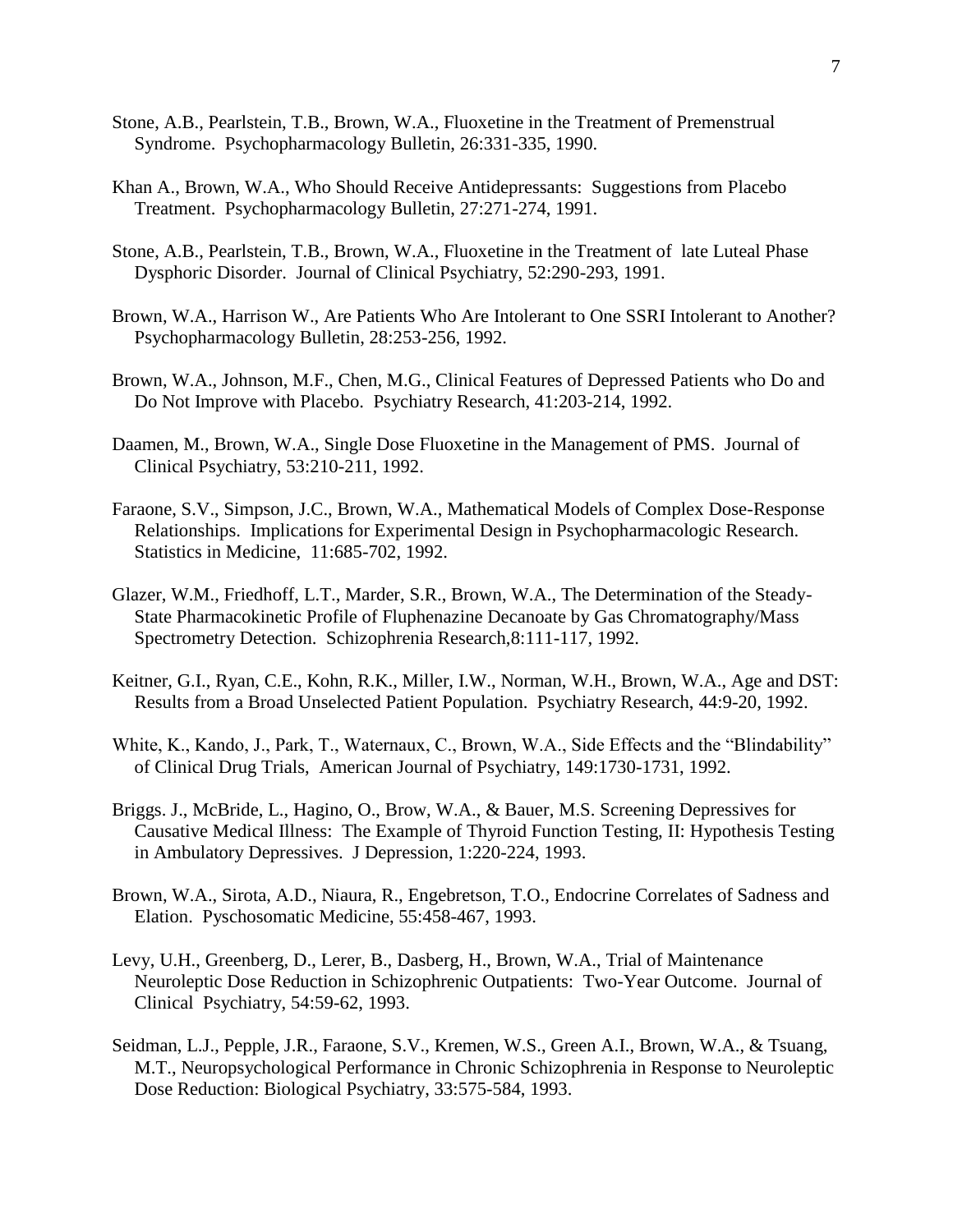- Brown, W.A., Placebo As A Treatment for Depression. Neuropsychopharmacology, 10:265- 269, 1994.
- Brown, W.A., Khan, A., Which Depressed Patients Should Receive Antidepressants? CNS Drugs, 5:341-347, 1994.
- Brown, W.A., Harrison, W., Are Patients Who Are Intolerant to One Sertonin Selective Reuptake Inhibitor Intolerant to Another?, Journal of Clinical Psychiatry, 56:30-34, 1995.
- Levy, U.H., Greenberg, D., Lerer, B., Dasberg, H., Brown, W.A., Two Year Trial of Maintenance Neuroleptic Dose Reduction in Schizophrenic Outpatients: Prediction of Relapse. Israel Journal of Psychiatry, 32:268-275, 1995.
- Yonkers, K.A., Brown, W.A., Pharmacologic Treatment of Premenstrual Dysphoric Disorder. Psychiatric Annals 26: 586-589, 1996.
- Pearlstein, T.B., Stone, A.B., Lund,S.A., Sheft, H., Zlotnick, C., Brown, W.A., Comparison of Fluoxetine, Bupropion and Placebo in the Treatment of Premenstrual Dysphoric Disorder. Journal of Clinical Psychopharmacology 17:261-266, 1997
- Levy LH, Greenberg D, Lerer B, Javitt DC, Brown WA. Serum neuroleptic levels duirng reduced dose fluphenazine decanoate maintenance therapy. Israel Journal of Psychiatry and Related Sciences. 34:281-289, 1997
- Engebretson TO, Sirota AD, Niaura RS, Edwards K, Brown WA. A simple laboratory method for inducing anger: a preliminary investigation. Journal of Psychosomatic Research. 47: 13- 26, 1999
- Khan A, Warner HA, Brown WA. Symptom reduction and suicide risk in patients treated with placebo in antidepressant clinical trials. Arch Gen Psychiatry. 57:311-317, 2000
- Khan A, Khan SR, Leventhal RM, Brown WA. Symptom reduction and suicide risk in patients treated with placebo in antidepressant clinical trials: a replication analysis of the Food and Drug Administration Database. International Journal of Neuropsychopharmacology 4:113- 118, 2001
- Khan A, Khan SR, Leventhal RM, Brown WA. Symptom reduction and suicide risk among patients treated with placebo in antipsychotic clinical trials: an analysis of the Food and Drug Administration database. Am J Psychiatry 158:1449-1454, 2001
- Khan A, Leventhal RM, Khan SR, Brown WA, Severity of depression and response to antidepressants and placebo: an analysis of the Food and Drug Administration database. J Clin Psychopharmacol 22:40-45, 2002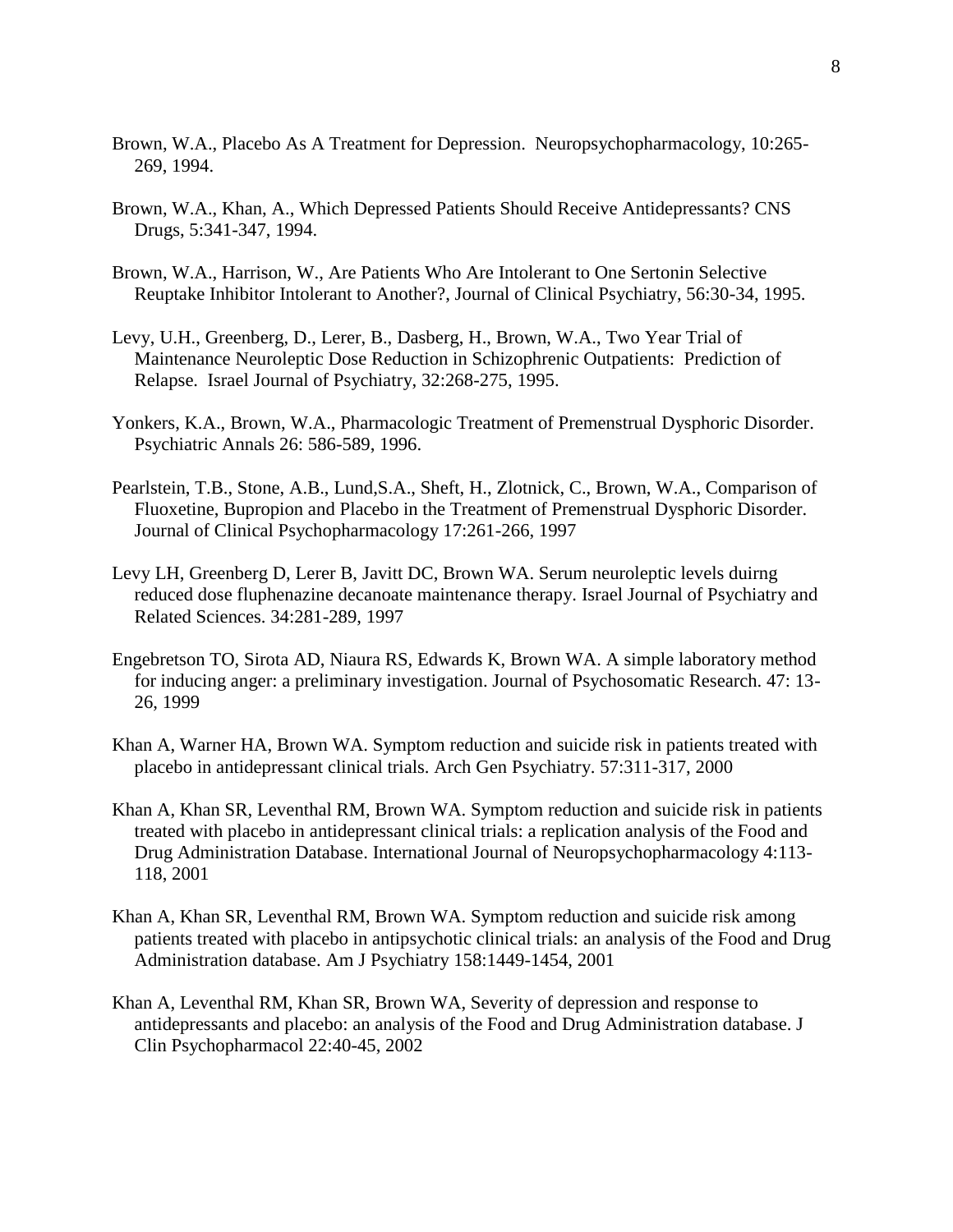- Brown WA, Sachs H, Cammuso K, Folstein SE. Early music training and absolute pitch. Music Perception 19:595-597, 2002
- Khan A, Leventhal RM, Khan S, Brown WA. Suicide risk in patients with anxiety disorders: a meta-analysis of the FDA database. Journal of Affective Disorders 68:183-190, 2002
- Khan A, Khan S, Brown WA. Are placebo controls necessary to test new antidepressants and anxiolytics? International Journal of Neuropsychopharmacology 5:193-197, 2002
- Brown W A, Cammuso K, Sachs H, Winklosky B, Mullane J, Bernier R, Svenson S, Arin D, Rosen-Sheidley B, Folstein S E Autism-related language, personality and cognition in people with absolute pitch: results of a preliminary study. Journal of Autism and Developmental Disorders 33:163-167, 2003
- Khan A, Khan S, Kolts R, Brown, WA. Suicide rates in clinical trials of SSRIs, other antidepressants, and placebo: analysis of FDA reports. Am J Psychiatry. 160:790-792, 2003
- Ottowitz WE, Dougherty DD, Sirota A, Niaura R, Brown WA. Toward a comprehensive neural network for emotion. Brain and Cognition. 51:179-181, 2003
- Ottowitz WE, Dougherty DD, Sirota AD, Niaura R, Rauch SL, Brown WA. Cognitive and affective probes of the HPA axis: A SPECT study. Brain and Cognition. 54:138-140, 2004
- Khan A, Kolts RL, Thase ME, Krishnan KR, Brown WA. Research design features and patient characteristics associated with antidepressant clinical trial outcome. *American Journal of Psychiatry*, 160 (11): 2045-2049, 2004.

Ottowitz WE, Dougherty DD, Sirota A, Niaura R, Brown, WA. Neural and endocrine correlates of sadness: implications for neural network regulation of HPA activity. J Neuropsychiatry and Clinical Neurosciences, 16 (4):446-455, 2004

Khan A, Brodhead AE, Kolts RL, Brown WA. Severity of depressive symptoms and response to antidepressants and placebo in antidepressant trials. *Journal of Psychiatric Research*, 39:145-150, 2005

Khan A, Kolts RL, Rapaport MH, Krishnan KR, Brodhead AE, Brown WA. Magnitude of placebo response and drug placebo differences across psychiatric disorders. *Psychological Medicine*, 35(5): 743-749, 2005

Khan A, Brodhead AE, Schwartz KA, Kolts RL, Brown WA. Sex differences in antidepressant response in recent antidepressant clinical trials. J Clin Psychopharmacol, 25:318- 324, 2005

Khan A, Kolts RL, Brodhead AE, Krishnan KR, Brown WA. Suicide risk analysis among patients assigned to psychotropics and placebo. Psychopharmacology Bulletin. 39:6-14, 2006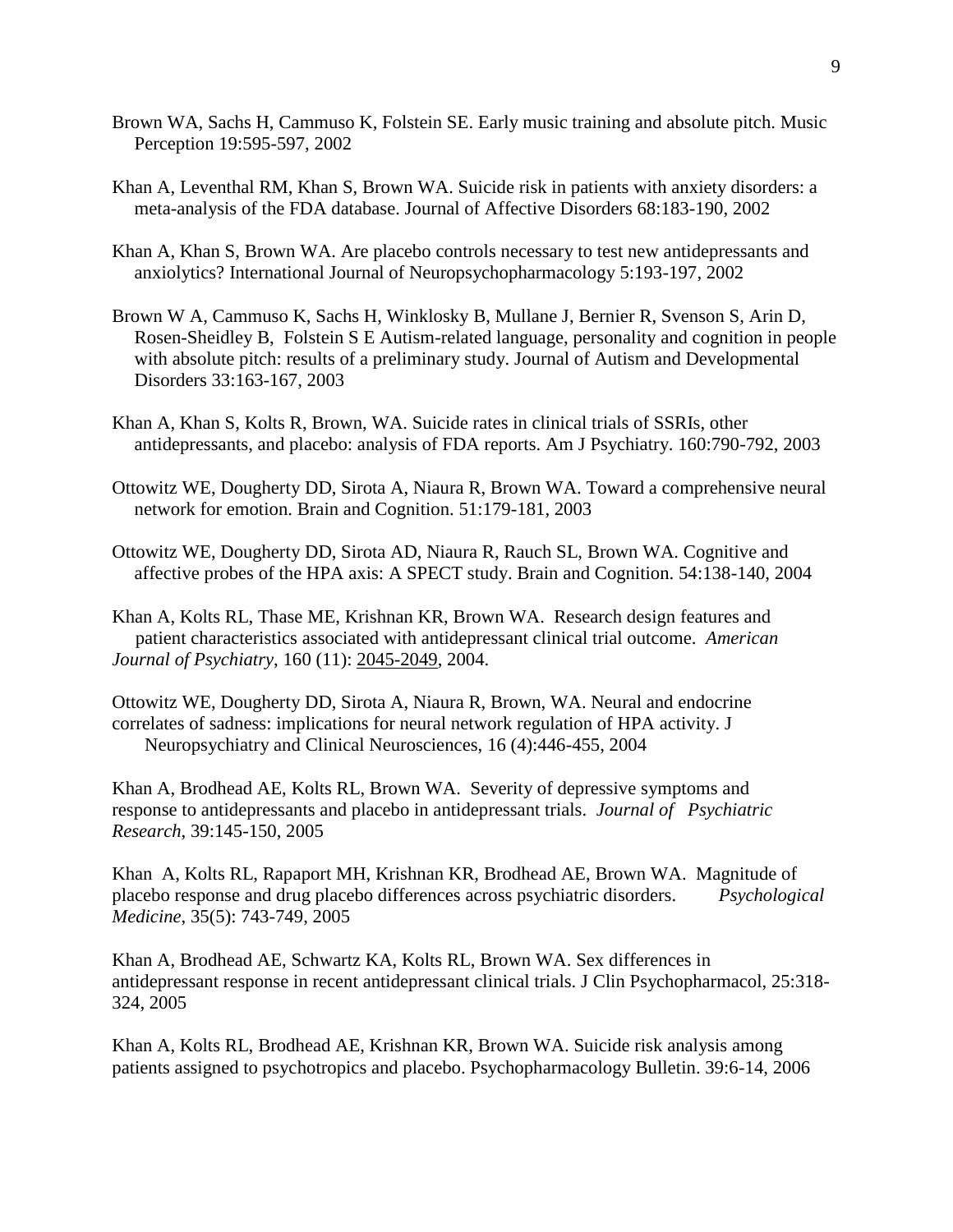Khan A, Schwartz KA, Kolts RL, Brown WA. BMI, sex and antidepressant response.Journal of Affective Disorders .99(1-3):101-106,2007

Brown WA. Treatment response in melancholia. Acta Psychiatrica Scandinavica. 115 (suppl 433):125-129, 2007

Khan A, Schwartz K, Redding N, Kolts RL, Brown WA. Psychiatric diagnosis and clinical trial completion rates: analysis of the FDA SBA reports. Neuropharmacology, 32:2422-2430, 2007

Khan A, Schwartz K, Stern C, Redding N, Kolts RL, Brown WA, Robinson D. Mortality risk in patients with schizophrenia participating in premarketing atypical antipsychotic clinical trials. *Journal of Clinical Psychiatry*, 68(12):1828-1833, 2007.

Khan A, Redding N, Brown WA. The persistence of the placebo response in antidepressant clinical trials. Journal of Psychiatric Research, 42:791-796, 2008

Mittal V, Brown WA, Shorter E. Are depressed patients at heightened risk for suicide as they begin to recover. Psychiatric Services, 60:384-386, 2009

Brown WA. Our visitor from Vienna. Medicine and Health Rhode Island, 93:62, 2010

Khan A, Bomminayuni EP, Bhat A, Faucett J, Brown WA. Are the colors and shapes of current psychotropics designed to maximize the placebo response. Psychopharmacology, 211:113-122, 2010

Parker G, Fink M, Shorter E, Taylor MA, Akiskal H, Berrios G, Bolwig T, Brown WA, Carroll B, Healy D, Klein DF, Koukopoulos A, Michels R, Paris J, Rubin RT, Spitzer R, Swartz C. Issues for DSM-5: Whither melancholia? The case for its classification as a distinct mood disorder. American Journal of Psychiatry, 167:745-747, 2010

Khan A, Bhat A, Kolts R, Thase M, Brown W. Why has the antidepressant-placebo difference in antidepressant clinical trials diminished over the past three decades. CNS Neuroscience and Therapeutics, 16:217-226, 2010

Khan A, Bhat A, Faucett J, Kolts R, Brown WA. Antidepressant-placebo differences in 16 clinical trials over 10 years at a single site: role of baseline severity. Psychopharmacology, 214:961-965, 2011

Shaligram D, Nestelbaum Z, Pearlmutter M, Brown WA. Is "Medication visit" a Misnomer? Psychotherapeutic Challenges in 90862. Psychiatric Services, 62:564, 2011 (letter)

Khan A, Faucett J, Graham E, Brown WA. Efficacy and safety of anti-manic agents in children and adults. Israel Journal of Psychiatry, 49: 122-127, 2012

Khan A, Faucett J, Lichtenberg P, Kirsch I, Brown WA. A Systematic Review of Comparative Efficacy of Treatments and Controls for Depression. PLoS ONE 7(7): e41778. doi:10.1371/journal.pone.0041778, 2012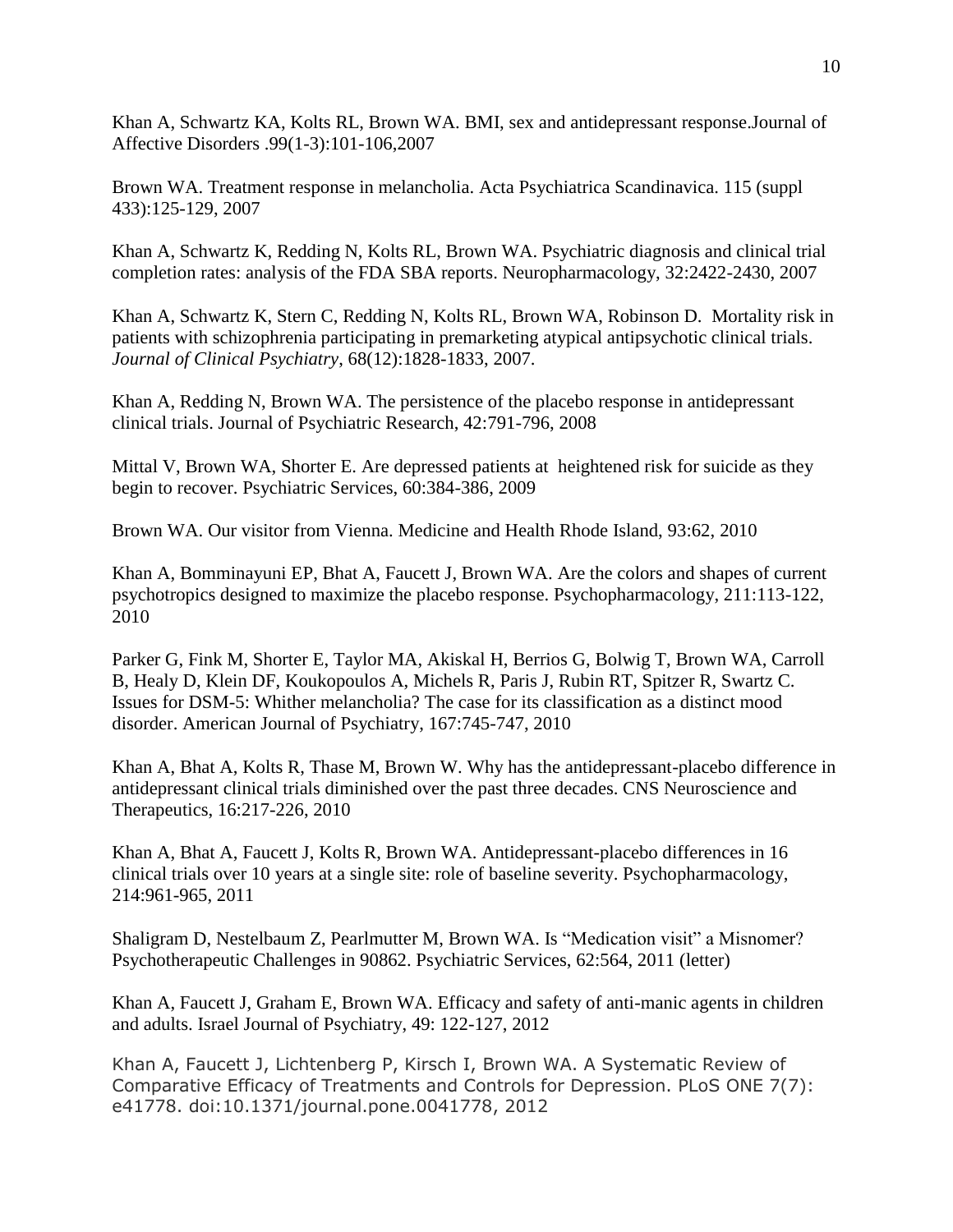Khan A, Faucett J, Morrison S, Brown WA. Comparative mortality risk in adult patients with schizophrenia, depression, bipolar disorder, anxiety disorders, and attention-deficit/hyperactivity disorder participating in psychopharmacology clinical trials. JAMA Psychiatry, 70: 1091-1099, 2013

Shaligram D, Pearlmutter M, Nestelbaum Z, Brown WA. Addressing Psychotherapy Challenges in the Medication Visit: A Pilot Course on Brief Psychotherapeutic Interventions. Academic Psychiatry, 38: 242-243, 2014 (letter)

Khan A, Faucett J, Brown WA. Magnitiude of placebo response and response variance in antidepressant clinical trials using structured, taped and appraised rater interviews compared to traditional rating interviews. Journal of Psychiatric Research, 51:88-92, 2014

Khan A, Faucett J, Brown WA. Magnitude of change with antidepressants and placebo in antidepressant clinical trials using structured , taped and appraised rater interviews (SIGMA-RAPS) compared to trials using traditional semistructured interviews. Psychopharmacology, 231:4301-4307, 2014

Brown WA. Expectation, the placebo effect and the response to treatment. Rhode Island Medical Journal, 98:19-21, 2015

Brown WA. How expectation works: psychologic and physiologic pathways. Rhode Island Medical Journal, 98: 22-24, 2015

Brown WA, Rosdolsky M. The clinical discovery of imipramine. American Journal of Psychiatry, 172:426-429, 2015

## **BOOKS, BOOK CHAPTERS, COMMENTARY:**

- Brown, W.A., A Prospective Study of Postpartum Psychiatric Disorders.. In Morris, N., (ed.) Psychosomatic Medicine in Obstetrics and Gynecology, London Karger, Basel, 1972.
- Brown, W.A., & Schereshefsky, P.M., Seven Women: A prospective Study of Postpartum Psychiatric Disorders. In: Shereshefsky, P.M., and Yarrow, L.J. (Eds.) Psychological Aspects of a First Pregnancy and Early Postnatal Adaption. Raven Press, 1974.
- Brown, W.A., Psychological Care During Pregnancy and the Post Partum Period. Raven Press, 1979.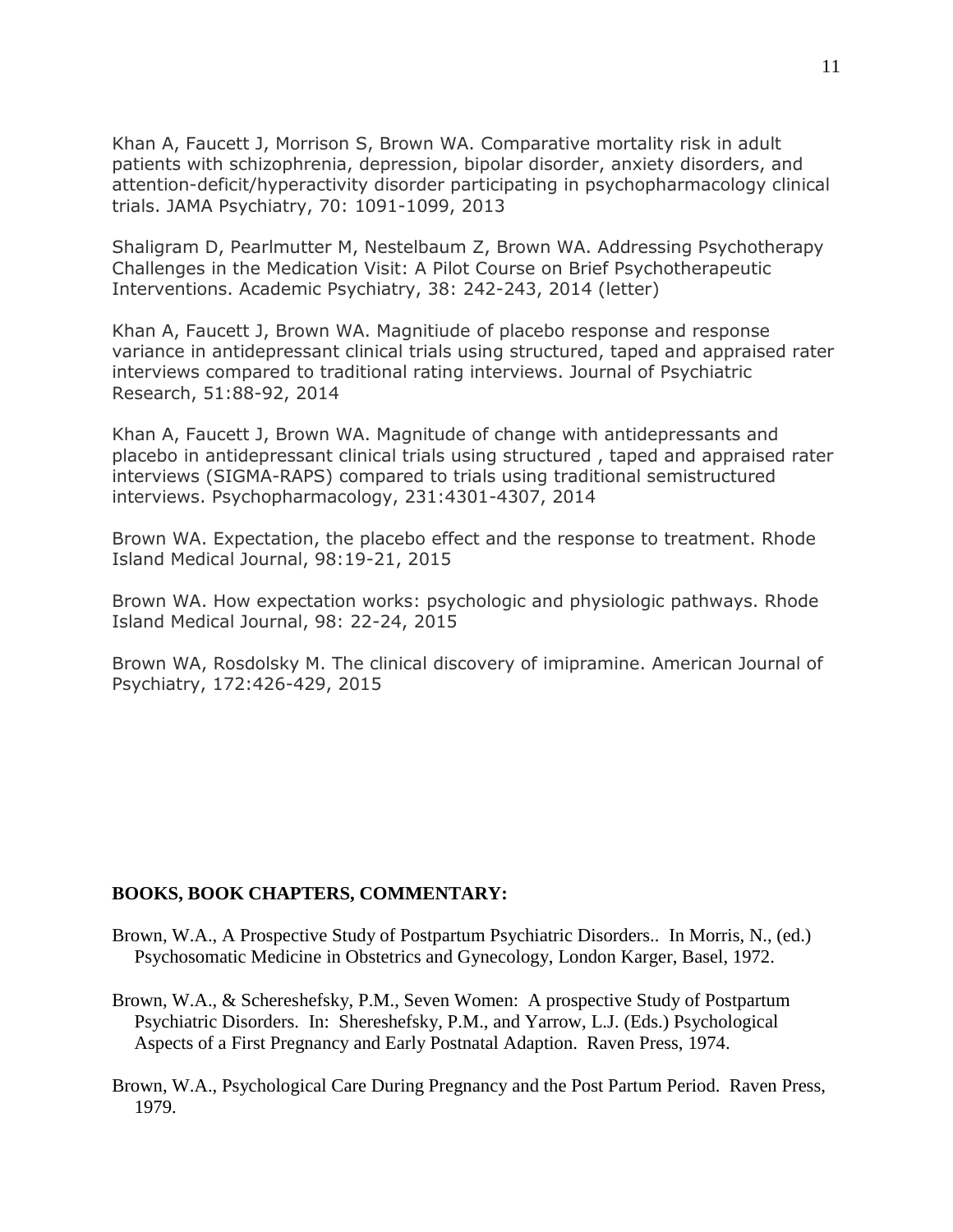- Brown, W.A., Lal, H. & Brown, G., Serum Prolactin as an Indicator of Alterations in brain Dopamine Systems. Catecholamines: Basic and Clinical Functions, 1254-1256, 1979.
- Brown, W.A., Laughren, T.P., & Mueller, B., Endocrine Effects of Lithium in Manic Depressive Patients. Proceedings II World Congress of Biological Psychiatry. Biological Psychiatry Today, 759, 1979.
- Brown, W.A., & Goldberg, R., Psychotropic Drugs: Use and Problems In: Bishop, D.S. (ed.). Behavioral Problems in the Disabled: Assessment and Management. Williams and Wilkins, 1980.
- Brown, W.A., Pregnancy Fears. Childbirth Educator, 1:53-57, 1981.
- Brown, W.A., Use of the Dexamethasone Suppression Test in Depression. In:Post, R.M., and Ballenger, J.C., (eds.) Neurobiology of Mood Disorders, Williams & Wilkins, 1984.
- Brown, W.A., Neuroleptics and Prolactin: A Second Look. In: Shah, N.S. and Donald, A.G. (eds.). Psychoneuroendocrine Dysfunction. Plenum Publishing Corp., 1984.
- Brown, W.A., Faraone, S.V., Serum Neuroleptic and Prolactin Levels and Schizophrenic Relapse. In: Liberman, J.A., (ed.). Prediction of Relapse in Schizophrenia. APA Press, 1986.
- Brown, W.A., Clinical Correlates of Pituitary-Adrenocortical Activity in Depression. In: Halbreich, U., and Rose, R., (eds.). Hormones and Depression. Raven Press, 1987.
- Brown, W.A., Hormones and Sexual Aggression in the Male. (Commentary) Integrative Psychiatry. Elsevier Press, 1987.
- Brown, W.A., Pretreatment Pituitary-Adrenocortical Status Predicts Placebo Response in Depression. In: Lerer, B., and Gershon, S. (eds.). New Directions in Affective Disorders. Springer Verlag, 126:592-595, 1987.
- Brown, W.A., The Endocrinology of Neuropsychiatric Disorders. (Guest Editor) The Endocrinology and Metabolism Clinics of North America. W.B. Saunders Co., 1988.
- Brown, W.A., Herz, L., Neuroleptic Response as a Nosologic Device. In: Tsuang, M.T., and Simpson, J.C., (eds.). Handbook of Schizophrenia, Vol. 3, Nosology, Epidemiology and Genetics of Schizophrenia. Elsevier Press, 1988.
- Green, A.I., & Brown, W.A., Prolactin and Neuroleptic Drugs. In: Brown, W.A., (ed.). The Endocrinology of Neuropsychiatric Disorders; Endocrinology and Metabolism Clinics of North America. 17(1):213, 1988.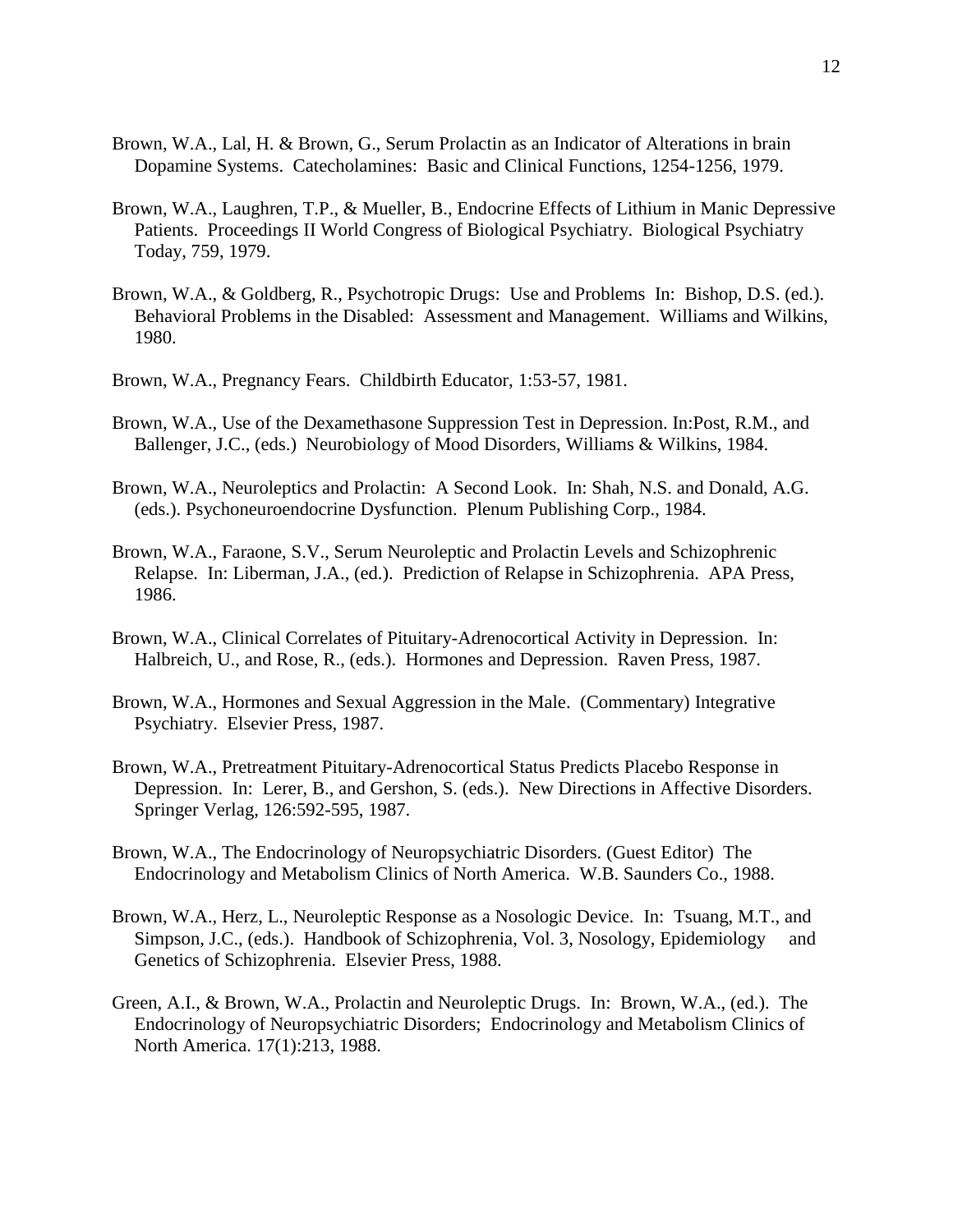- Green, A.I., & Brown, W.A., Prolactin and Neuroleptic Drugs. In: Brown, W.A. (ed.). The Endocrinology of Neuropsychiatric Disorders; Neurological Clinics. 6(1):213, 1988.
- Brown, W.A., Can Hormones Subtype Depression? Citation Classic Comment Current Contents/Clinical Medicine, Life Sciences, Social & Behavioral Science. 32(22):14, 1989.
- Brown, W.A., Is Light Treatment a Placebo? Psychopharmacology Bulletin. 26(4):527-530, 1990
- Brown, W.A., What happened to the DST? Citation Classic Comment, Current Contents Social and Behavioral Sciences. 22:12-13, 1990.
- Brown, W.A., Biochemical Predictors of Relapse in Schizophrenic Patients. Relapse, 1:4-5, 1991.
- Brown, W.A., Commentary on "Menstrually Related Disorders: Points of Consensus, Debate, and Disagreement." Neuropsychopharmacology 9:23-24, 1993.
- Brown, W.A., Sirota, A.D., Niaura, R., Engebretson, T.O., Endocrine Correlates of Sadness and Elation. Degres 75-76:2-19, 1993.
- Stone, A.B., Brown, W.A., Psychological Changes During Pregnancy: Implications for Medical Care. In: Schatz, M., and Zeiger, R.S. (eds.) Asthma and Allergy in Pregnancy and Early Infancy. Marcel Dekker, 89-108, 1993.
- Brown, W.A., Dalheim, L.J., SSRI Side Effects. Progress Notes 5:4, 1994.
- Brown, W.A., Do Neuroleptic-Responsive and Neuroleptic-Resistant Patients have Different Illnesses? In: Shriqui, C.L., and Nasrallah, H.A. (eds.) Contemporaty Issuses in the Treatment of Schizophrenia. American Psychiatric Press, Inc., 457-477, 1995.
- Brown, W.A., Placebo Response in Depression: A Modest Proposal. Harvard Mental Health Letter. Dec. 1995
- Brown, W.A., Effectiveness Is Not Enough: ECT and Psychostimulants. Psychiatric Annals 26: 365-366, 1996.
- Brown, W.A., PMS: A Quiet Breakthrough. Psychiatric Annals 26: 569-570, 1996.

Brown, W.A., Treating PMS: A Quiet Breakthrough. Women's Psychiatric Health 5: 4-6, 1996.

- Brown, W. A., Grete Bibring, (Images in Psychiatry). American Journal of Psychiatry 154:1292, 1997
- Brown, W. A., The Best Medicine? Psychology Today 30:56-82, 1997.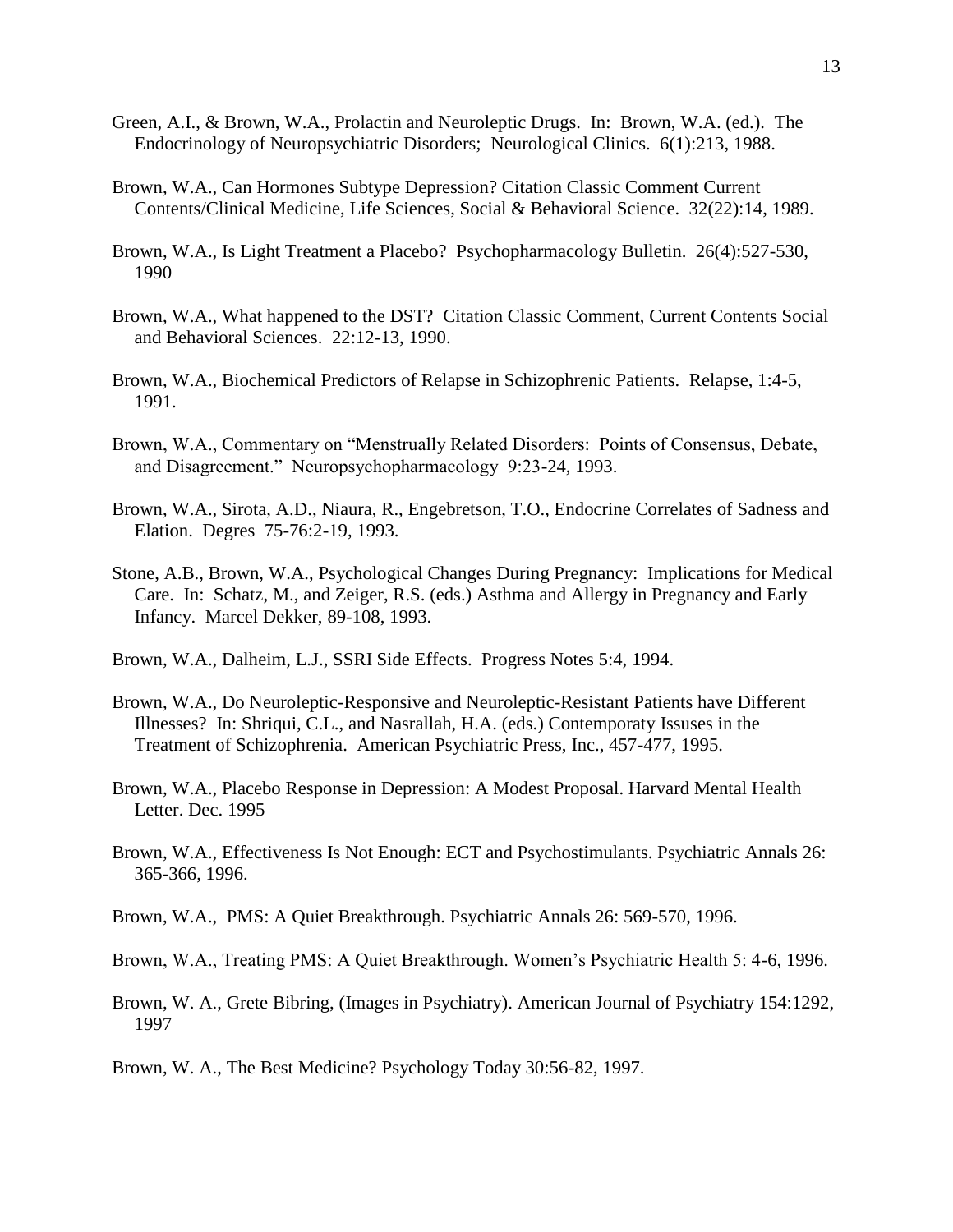- Brown, W.A., The Placebo Effect (Book Review), Journal of the American Medical Association 278:1291, 1997.
- Brown WA. What are the best drug treatments for premenstrual syndrome. Harvard Mental Health Letter November, 1997 p8 (Reprinted in Women's Health Digest 3:235, 1997.
- Stone, A.B., Brown, W.A., Psychological Changes During Pregnancy: Implications for Medical Care. In: Schatz, M., Zeiger, R.S., and Claman, H.N. (eds.) Asthma and Immunological Diseases in Pregnancy and Early Infancy. Marcel Dekker, New York, 117-136, 1998
- Brown, W.A., The Placebo Effect. Scientific American 278:90-95, 1998

Brown WA. The power of the placebo. Hippocrates 12:46-52, 1998.

- Brown WA. Harnessing the placebo effect. Hospital Practice 33:107-116, 1998.
- Brown WA. The powerful placebo (Book Review) Journal of the American Medical Association 280:751, 1998.
- Brown WA. Charles Bradley (Images in Psychiatry) American Journal of Psychiatry 155:968, 1998.
- Brown WA. Alternative medicine: it's time to get smart. The Scientist 12:13, 1998
- Brown WA. The placebo effect and the integration of alternative medicine and conventional clinical practice. The Integrative Medicine Consult 1:16-17, 1999
- Brown, W.A., Bibring, Grete Lehner In: American National Biography, Oxford University Press, North Carolina, p 721-722, 1999
- Brown WA. Facts, Beliefs, and Genetically Modified Food. The Scientist 14:39, 2000
- Brown WA. The placebo effect in medical practice. Patient Care. 34:112-123, 2000
- Brown WA. The Human Effect in Medicine (Book Review) Journal of The American Medical Association. 285:96, 2001
- Khan A, Brown WA. The placebo enigma in antidepressant clinical trials (editorial) Journal of Clinical Psychopharmacology 21:123-125, 2001
- Brown WA What about the Mozarts of science. The Scientist 15:6, 2001
- Brown WA Financial Gain: Just one of many motives. The Scientist 15:39, 2001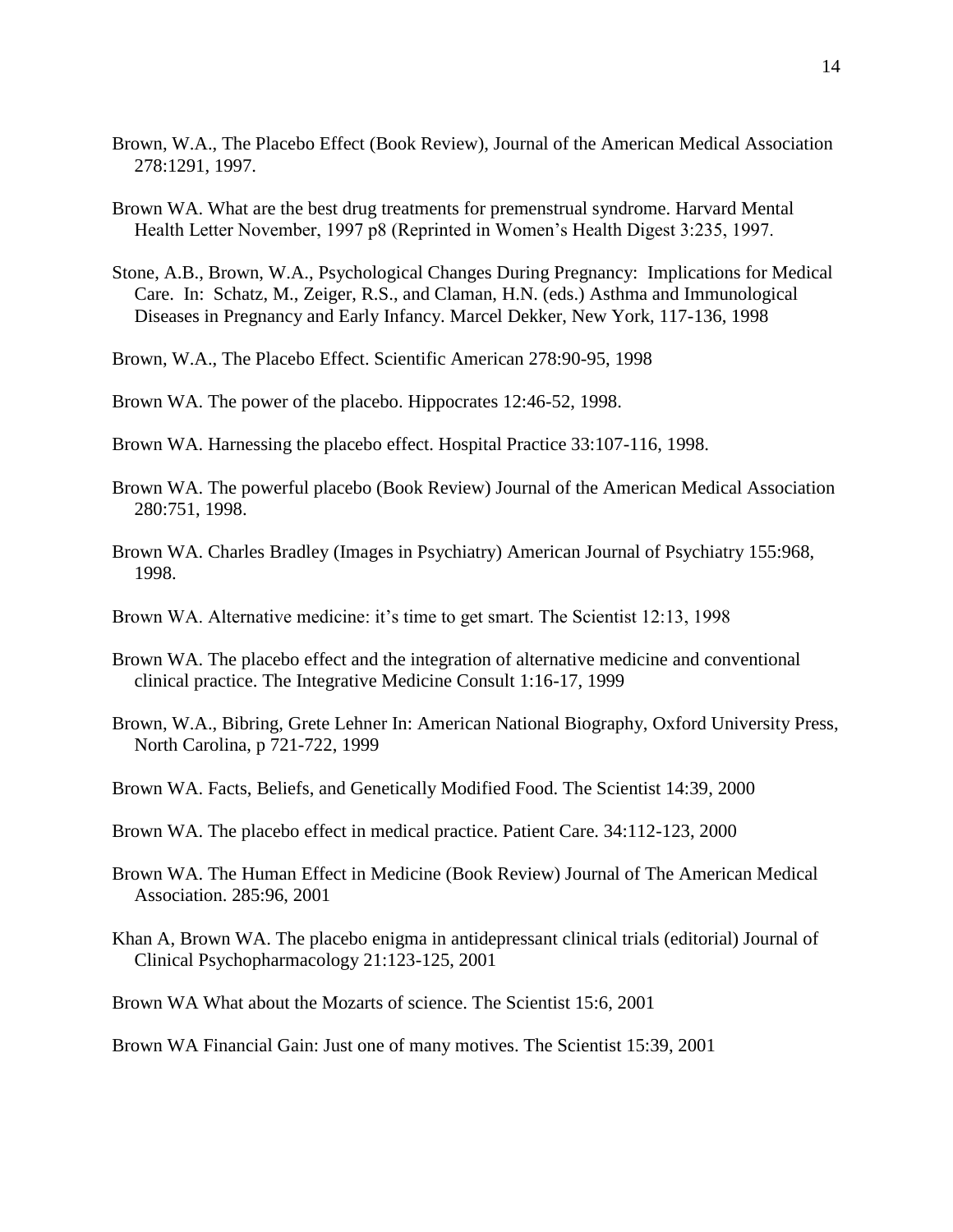- Brown WA Out of Its Mind-Psychiatry in Crisis: a call for reform (Book Review) Journal of The American Medical Association. 286:2471, 2001
- Brown WA. Are antidepressants as ineffective as they look? Commentary on The emperor's new drugs: an analysis of antidepressant medication submitted to the US Food and Drug Administration. Prevention and Treatment 5, 2002
- Brown WA. All in the mind? Book review of Placebo: The belief effect. Nature. 422:118, 2003
- Brown WA. Don't blame it on Sputnik. The Scientist.17:64, 2003
- Brown WA. Blueberry-modified pancakes. The Scientist. 17:76, 2003
- Brown WA. Book Review: Stop me because I can't stop myself. Medicine and Health Rhode Island. 87: 122, 2004
- Brown WA. Hate grant writing? stand up and be counted. The Scientist. 18:68, 2004
- Brown WA. Changing fashions in psychiatry. Medicine and Health Rhode Island. 87:288, 2004
- Brown WA. Pseudodementia: Issues in Diagnosis. Applied Neurology. 1:40-43, 2005
- Brown WA. PANDAS: Nonexistent or simply rare? Applied Neurology 1:41-43, 2005
- Brown WA. Book Review: Generation Rx: How prescription drugs are altering American lives, minds and bodies. Journal of the American Medical Association. 294:2639-2640, 2005
- Brown WA. Caregivers and neurologists: partnering effectively. Applied Neurology 1:21-26, 2005
- Brown WA. Brain stimulation methods for treating depression. Applied Neurology 2:23-27, 2006
- Brown WA. Dopamine agonists, pathologic gambling, and Parkinson disease: a connection. Applied Neurology 2:D1-D2, 2006.
- Brown WA. Acknowledging preindustrial patterns of sleep may revolutionize approach to sleep dysfunction. Applied Neurology 2:32-34, 2006
- Meszaros Z, Brown WA. The perils of compulsive hoarding and how to intervene. Applied Neurology 2:16-18, 2006
- Jha S, Brown WA. Depression in Parkinson Disease. Applied Neurology 2:36-39, 2006
- Brown WA. Caveat Emptor: The prospect of PFO closure for migraine. Applied Neurology 2:40-42, 2006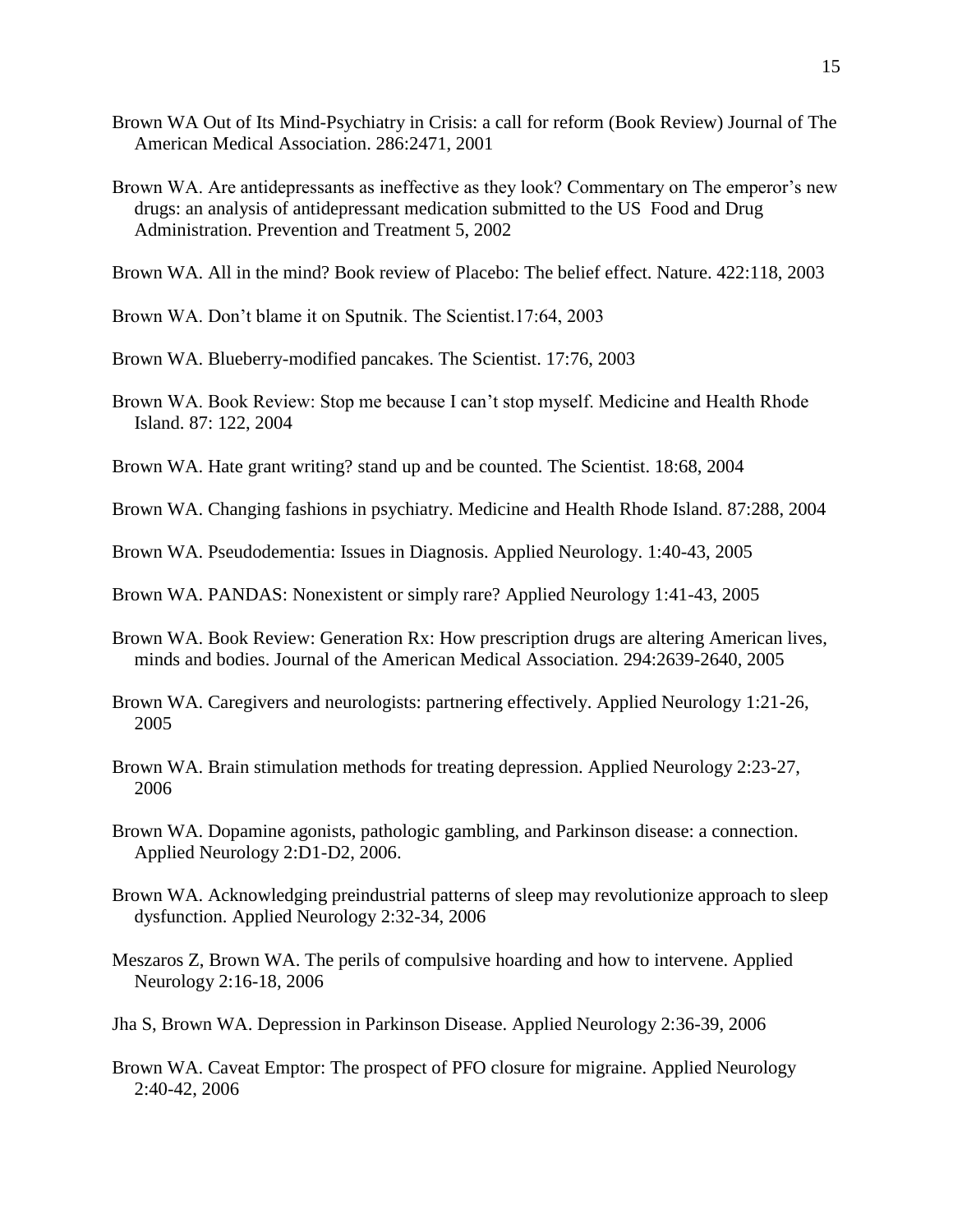- Brown WA. Ketamine and NMDA receptor antagonists for depression. Applied Neurology 3:D3, 2007
- Brown WA. Finessing the fine line between pain management and opioid addiction. Applied Neurology 3:39-41,2007
- Brown WA. Book Review: The cult of pharmacology: how America became the world's most troubled drug culture. Journal of the American Medical Association. 297:534-535. 2007.
- Brown WA, Morar D. Insights into mood and cognitive disability in MS: recognition and treatment. Applied Neurology 3:38-41, 2007
- Brown WA. Ameliorating stressors may alleviate MS. Applied Neurology 3:30-32, 2007
- Brown WA. Research on psychedelics making a comeback. Applied Neurology 3:23-27, 2007
- Brown WA, Solomon DA, Khan A. Book Review: Handbook of Contemporary Neuropharmacology. Journal of the American Medical Association. 298: 2682-2683, 2007
- Brown WA, Modha P. Psychological features of ALS. Applied Neurology 3:23-30, 2007
- Brown WA. Book Review: History of Psychiatry and Medical Psychology. Journal of the American Medical Association. 300:854-855, 2008
- Brown WA. Book Review: Massachusetts General Hospital Comprehensive Clinical Psychiatry. Journal of the American Medical Association. 301:2049-2050, 2009
- Brown WA, Kazim A. Book Review: Emergency Psychiatry: Principles and Practice. Journal of the American Medical Association. 301:2501-2502, 2009
- Brown WA. Book Review: Before Prozac: The Troubled History of Mood Disorders in Psychiatry. American Journal of Psychiatry.166:1302-1303, 2009
- Brown WA. Book Review: Treating Dementia: Do We Have a Pill for It. Journal of the American Medical Association. 303:1983-1984, 2010

Brown WA. Book Review: The House of Hope and Fear: Life in a Big City Hospital. Journal of the American Medical Association. 304: 2750-2751, 2010